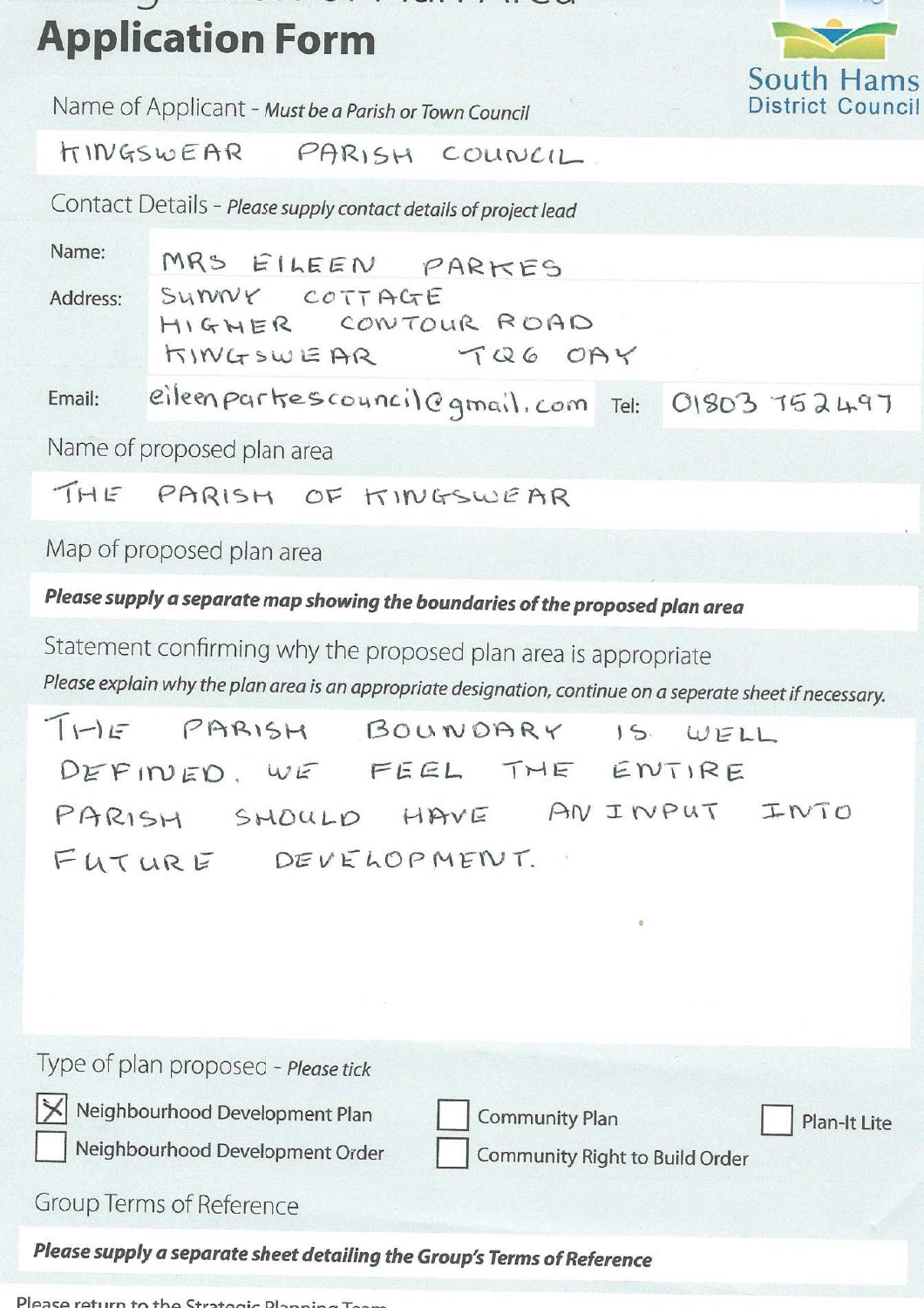# TERMS OF REFERENCE FOR A NEIGHBOURHOOD PLAN GROUP IN KINGSWEAR

### NAME OF GROUP

#### Parish of Kingswear Neighbourhood Plan Group

#### PURPOSE OF GROUP

To prepare a neighbourhood plan for the Parish of Kingswear incorporating the wards of Kingswear and Hillhead, in consultation with the community.

#### OBJECTIVES OF THE GROUP

To formulate the plan by consultaton with all groups, organisations, businesses and people in the parish. To reflect the wishes of the parish for future development of the area. To secure the formal adoption of the prepared plan as soon as possible.

#### MEMBERSHIP AND GOVERNANCE

There will be a core group of representatives from the Parish council Eileen Parkes Jan Henshall Lucy Payne Liz Essex

Other members will include volunteers who express interest in joining and people who will be co-opted bringing useful skills and knowledge. Requests for members will be made to different groups within the community to obtain as wide a representation as possible It is recognised that the Group will change over time as new people become interested and can offer various skills.

# ROLES AND RESPONSIBILITIES OF INDIVIDUAL MEMBERS OF THE **GROUP**

This can be defined and agreed within the Group but there will need to be for example a Chairman, Secretary and Treasurer. Responsibilities will emerge over time as the plan develops.

#### ARRANGEMENTS FOR REPLACEMENT/ADDITIONAL MEMBERS

Other members of the parish, or its organisations or interested parties who express interest or who have specialist skills will be invited to join the Group.

### DECLARATIONS OF INTEREST OF MEMBERS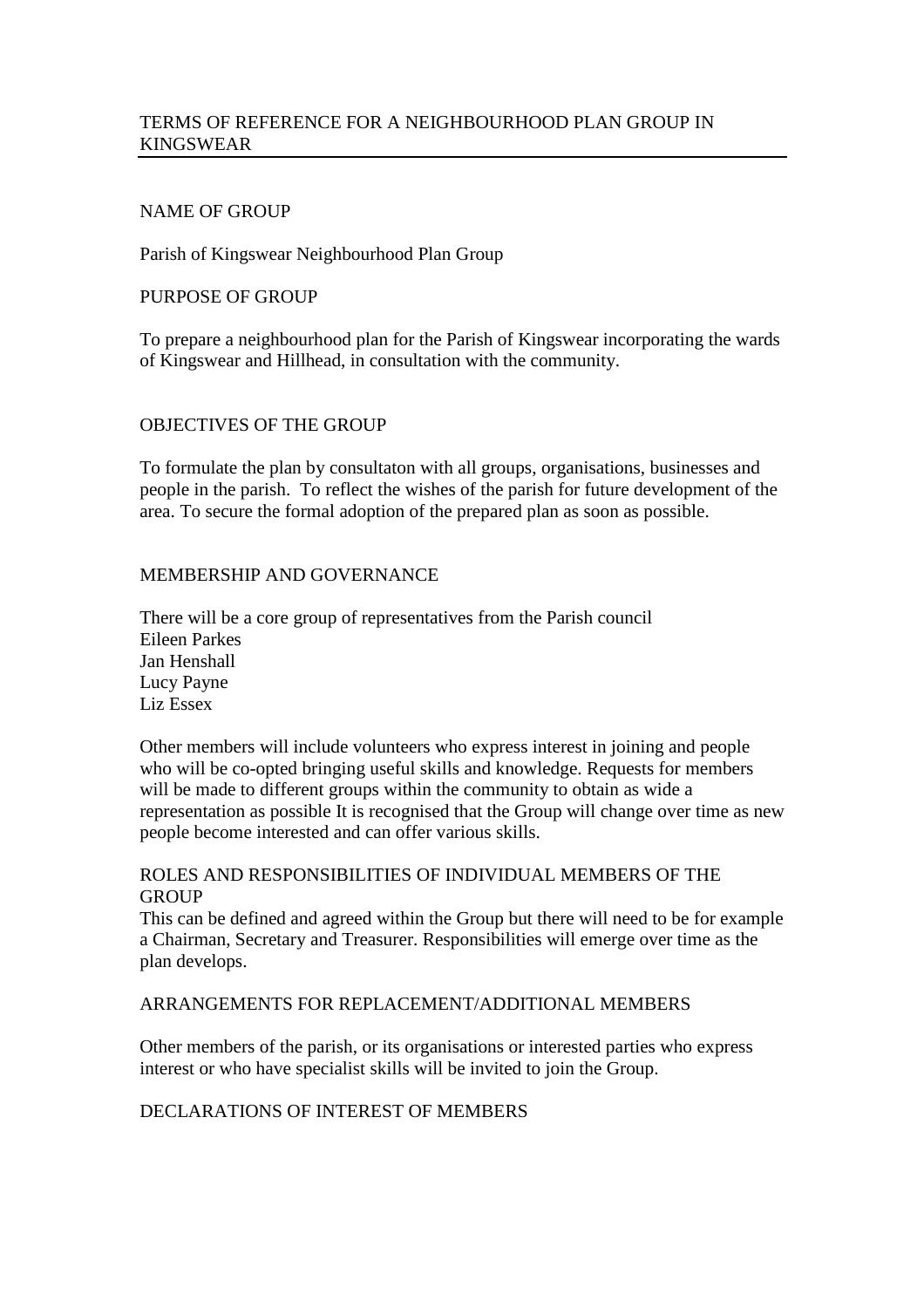Members will be asked to declare any pecuniary interests in particular issues or land as appropriate as a condition of their participation in the plan preparation. The Group will keep its own register of members interest updated at every meeting ARRANGEMENTS FOR VOTING AT MEETINGS IF REQUIRED

Voting will be by a show of hands with the chairman having the casting vote. A quorum to be half of the Group members.

# DECISIONS TO BE REFERRED TO THE PARISH COUNCIL

The Parish Council will be asked to confirm and agree the work programme for the preparation of the plan; agree; any interim proposals put forward for consultation with the public, the draft plan prior to community consultation and the final draft before submission to the South hams Council. The Group will report back to the Parish Council at the monthly council meetings. The neighbourhood plan to be a standing item on the agenda for the duration of the project.

## REPORTING AND FEEDBACK

How will the group share information with the community.

Posters, letters, e-mails, public consultation meeting, Parish Council meetings, Parish web site,, displays, surveys and also via the Dartmouth Chronicle and By the Dart magazine.

Minutes of the Group will be recorded and be kept available for public inspection By the parish clerk and the Chairman and Secretary of the Group.

#### RESOURCES AND FINANCE

Costs will arise from hiring venues for meetings, preparation and circulation of printed materials. Cost may also be incurred by hiring specialist help for developing and analysis of questionnaires. Obtaining statistical data on the population demographic etc. Although funding avenues such as help from university students, grants will be explored. The expertise and knowledge of the officers of South Hams District Council, Devon County Council, Devon Communities Together and Locality will be used by the group as necessary.

#### MONITORING

The preparation of the plan will be regularly monitored by the Parish Council through monthly reports from the Group.